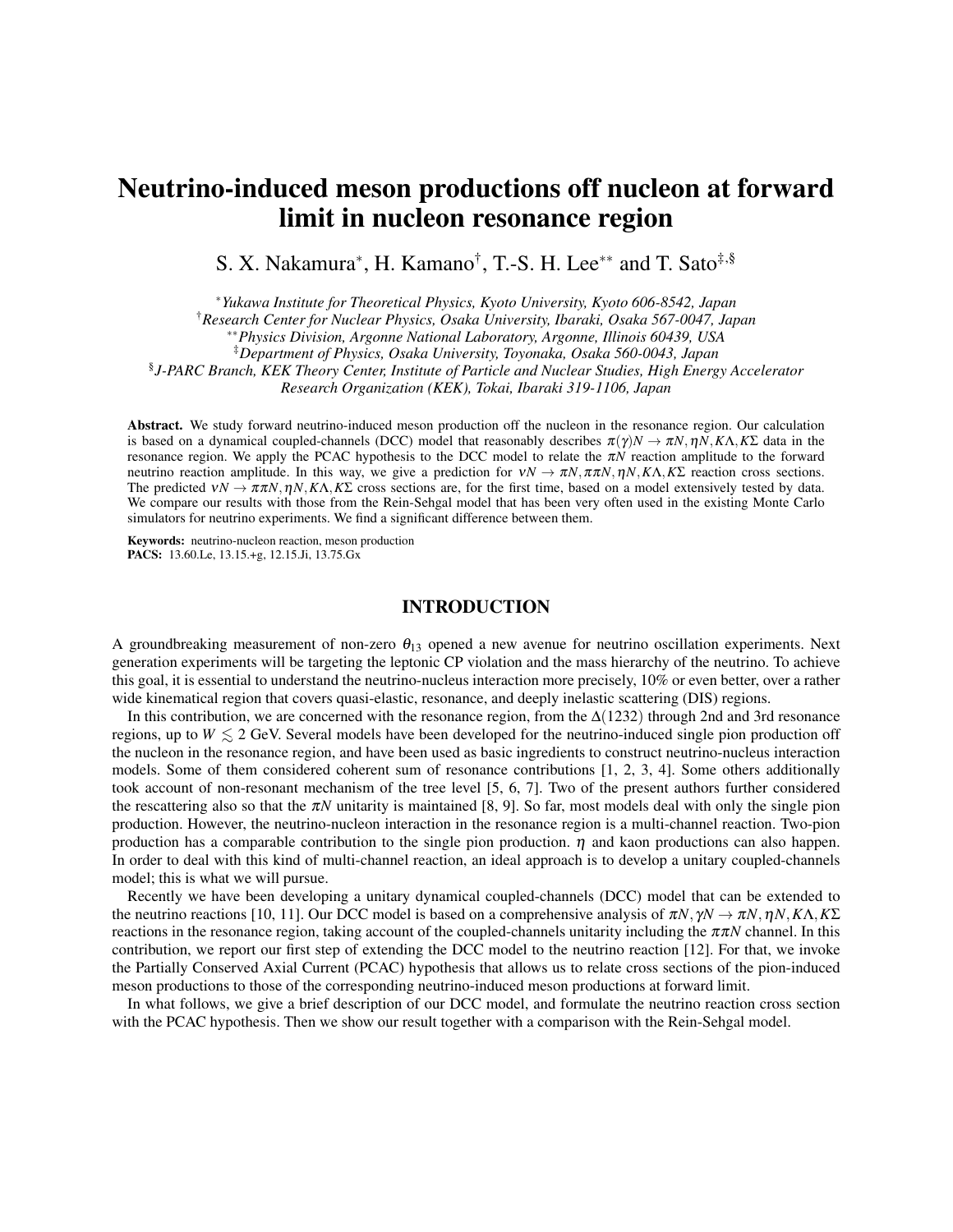

FIGURE 1. Comparison of the DCC model [10, 11] and data for single pion photoproduction. The upper [lower] figures are total cross sections ( $\sigma$ ), unpolarized differential cross sections ( $d\sigma/d\Omega$ ) and photon asymmetry (Σ) for  $\gamma p \to \pi^0 p$  [ $\gamma p \to \pi^+ n$ ]. The total energy is denoted by  $W$ , and the scattering angle of the pion by  $\theta$ .

### DYNAMICAL COUPLED-CHANNELS MODEL

In our DCC model [10, 11, 13], we consider 8 channels: <sup>γ</sup>*N,*π*N,*η*N,*π∆*,*ρ*N,*σ*N,K*Λ*,K*Σ. The ππ*N* channel is included in the <sup>π</sup>∆*,*ρ*N,*σ*N* channels using Feshbach's projection method, thus maintaining the three-body unitarity. Meson-exchange driving terms are derived from meson-baryon Lagrangian. The driving terms as well as bare *N ∗* excitation mechanisms are implemented in a coupled-channel Lippmann-Schwinger equation from which we obtain unitary reaction amplitudes. We analyzed  $\pi(\gamma)N \to \pi N$ ,  $\eta N$ ,  $K\Lambda$ ,  $K\Sigma$  reactions data simultaneously up to  $W = 2.1$  GeV (*W* : total energy). The analysis includes fitting about 20,000 data points. As an example for showing the quality of the fit, we show in Fig. 1 the single pion photoproduction observables from the DCC model compared with data. As shown in the figure, our DCC model gives a reasonable description of meson production data in the resonance region. As a consequence, the DCC model contains all four-star resonances (and more) listed by the Particle Data Group [14]. Thus the DCC model provides a good basis with which we proceed to the neutrino reactions.

### PCAC AND NEUTRINO-INDUCED FORWARD MESON PRODUCTIONS

Kinematic variables used in the following discussion are as follows. We consider the inclusive  $l(k) + N(p) \rightarrow$  $l'(k') + X(p')$  reactions  $(X = \pi N, \pi \pi N, \eta N)$ ... etc.), where  $(l, l') = (v_e, e^-), (\bar{v}_e, e^+)$  for the charged-current (CC) reactions. Although we do not show a result, the neutral-current reaction can be studied in a similar manner. We assume that leptons are massless. In the laboratory frame, the four-momentum are defined to be  $k = (E, \vec{k})$ ,  $p = (m_N, 0, 0, 0)$ ,  $k' = (E', \vec{k}')$  and  $p' = k + p - k'$ . With the momentum transfer between l and l',  $q = k' - k = (\omega, \vec{q})$ , we define the positive quantity  $Q^2$  by  $Q^2 = -q^2 = 4EE' \sin^2 \frac{\theta}{2}$ , where  $\theta$  is the scattering angle of  $l'$  with respect to  $l$  in the laboratory frame.

For later use, we also define another frame where *X* is at rest. In this frame, *q* and *p* are denoted as  $q = (\omega_c, \vec{q}_c)$  and  $p=(E_N,-\vec{q}_c)$ , respectively, where  $E_N=\sqrt{m_N^2+|\vec{q}_c|^2}$  and  $m_N$  is the nucleon mass. Also, we set  $\vec{q}_c=(0,0,|\vec{q}_c|)$  so that  $\vec{q}_c$  defines the *z*-direction of this frame.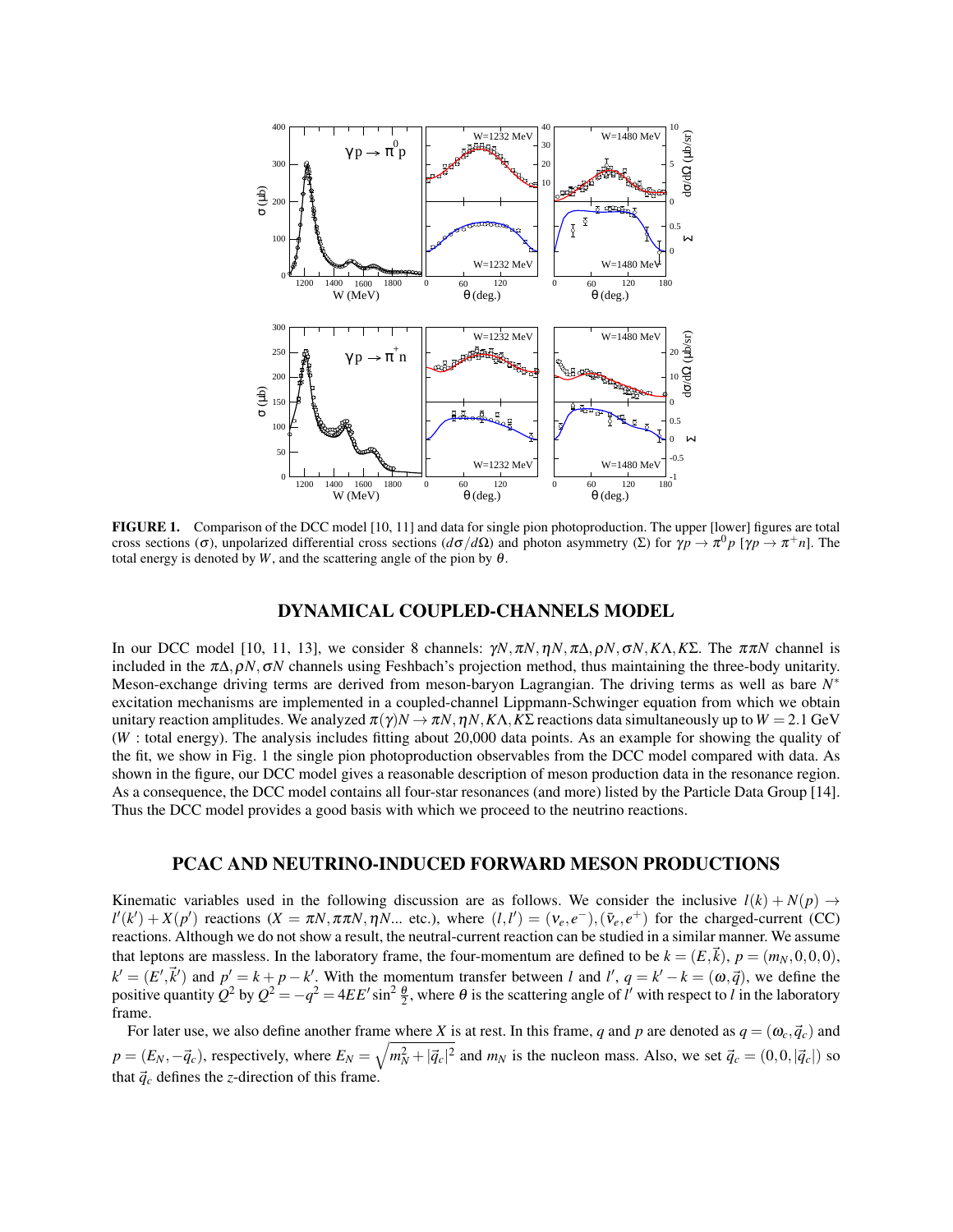The cross sections for the inclusive neutrino and anti-neutrino reactions are expressed as

$$
\frac{d\sigma_{\alpha}}{dE'd\Omega'} = \frac{G_F^2 V_{ud}^2}{2\pi^2} E'^2 \left[ 2W_{1,\alpha} \sin^2 \frac{\theta}{2} + W_{2,\alpha} \cos^2 \frac{\theta}{2} \pm W_{3,\alpha} \frac{E + E'}{m_N} \sin^2 \frac{\theta}{2} \right] , \qquad (1)
$$

where the label  $\alpha = CCv$ ,  $CC\bar{v}$  specifies the reactions;  $\Omega'$  is the solid angle of *l'* in the laboratory frame;  $V_{ud}$  is the CKM matrix element; the sign in front of  $W_{3,\alpha}$  is taken to be + (−) for  $v(\bar{v})$  induced reactions. The structure functions,  $W_{i,\alpha}$  (*i* = 1, 2, 3), are Lorentz-invariant functions of two independent variables,  $(Q^2, W)$ , where *W* is the total energy of *X* at its rest frame. In the forward limit,  $\theta \rightarrow 0$ , Eq. (1) reduces to

$$
\frac{d\sigma_{\alpha}}{dE'd\Omega'}(\theta \to 0) = \frac{G_F^2 V_{ud}^2}{2\pi^2} E'^2 W_{2,\alpha}.
$$
\n(2)

The structure function  $W_{2,\alpha}$  is expressed in terms of matrix elements of weak currents between the initial nucleon *N* and the final state *X*,  $\langle X | J^{\mu}_{\alpha} | N \rangle$ , as

$$
W_{2,\alpha} = \frac{Q^2}{\vec{q}^2} \sum \left[ \frac{1}{2} \left( |\langle X | J_{\alpha}^x | N \rangle|^2 + |\langle X | J_{\alpha}^y | N \rangle|^2 \right) + \frac{Q^2}{\vec{q}_c^2} \left| \langle X | \left( J_{\alpha}^0 + \frac{\omega_c}{Q^2} q \cdot J_{\alpha} \right) | N \rangle \right|^2 \right],
$$
\n(3)

where the summation symbol indicates all possible final states *X*, integration over momentum states of *X*, the average of initial nucleon spin state, and some kinematical factors including the phase-space factor. In the forward limit where  $Q^2 = 0$ , what survives in Eq. 3 is only the last term that contains the divergence of the current. The weak current consists of the vector  $(V^{\mu})$  and axial  $(A^{\mu})$  currents. Because of the vector current conservation  $\langle X|q \cdot V|N \rangle = 0$  in the isospin limit, and  $|\vec{q}_c| = \omega_c$  at  $Q^2 = 0$ . Thus we find

$$
W_{2,\alpha}(Q^2 \to 0) = \frac{1}{\vec{q}^2} \sum |\langle X|q \cdot A|N\rangle|^2.
$$
 (4)

According to Refs. [15, 16, 17], we can define the pion field with the divergence of the axial currents as

$$
\langle X(p')|q \cdot A^a|N(p)\rangle = f_{\pi}m_{\pi}^2 \langle X(p')|\hat{\pi}^a|N(p)\rangle,\tag{5}
$$

where  $f_{\pi}(m_{\pi})$  is the pion decay constant (pion mass), and  $\hat{\pi}^a$  is the normalized interpolating pion field with the isospin state *a*. Furthermore, the matrix element  $\langle X(p')|\hat{\pi}^a|N(p)\rangle$  at  $Q^2 = 0$  can be expressed as

$$
\langle X(p')|\hat{\pi}^a|N(p)\rangle = \frac{\sqrt{2\omega_c}}{m_{\pi}^2}\mathcal{T}_{\pi^a N \to X}(0). \tag{6}
$$

Here,  $\mathcal{T}_{\pi^a N \to X}(q^2)$  is the T-matrix element of the  $\pi^a(q) + N(p) \to X(p')$  reaction in the  $\pi N$  center-of-mass frame, and the incoming pion is off-mass-shell  $q^2 = 0 \neq m_\pi^2$ . Using Eqs. (5) and (6), we have at  $Q^2 = 0$ ,

$$
\frac{1}{\vec{q}^2} \sum |\langle X(p')|q \cdot A^a|N(p)\rangle|^2 = \frac{1}{\vec{q}^2} f_\pi^2(2\omega_c) \sum |\mathcal{F}_{\pi^a N \to X}(0)|^2
$$

$$
\sim \frac{1}{\vec{q}^2} f_\pi^2(2\omega_c) \sum |\mathcal{F}_{\pi^a N \to X}(m_\pi^2)|^2
$$

$$
= \frac{1}{\vec{q}^2} f_\pi^2(2\omega_c) \frac{1}{2\pi} \frac{P \cdot q}{E_N \omega_c} \frac{E_N}{m_N} \sigma_{\pi^a N \to X}
$$

$$
= \frac{f_\pi^2}{\pi \omega} \sigma_{\pi^a N \to X}, \tag{7}
$$

where  $\sigma_{\pi^a N \to X}$  is the total cross section of the on-shell  $\pi^a + N \to X$  reactions, and we have used the relation  $\mathcal{T}_{\pi^a N \to X}(q^2 = 0) \sim \mathcal{T}_{\pi^a N \to X}(q^2 = m_\pi^2)$ , which is a consequence from the PCAC hypothesis and  $\vec{q}^2 = \omega^2$ . Converting the isospin basis to the charge state basis, we finally have

$$
W_{2,\alpha} = \begin{cases} \frac{2f_{\pi}^2}{\pi\omega} \sigma_{\pi^+N\to X} & \text{(for } \alpha = \text{CCv}),\\ \frac{2f_{\pi}^2}{\pi\omega} \sigma_{\pi^-N\to X} & \text{(for } \alpha = \text{CCv}). \end{cases} \tag{8}
$$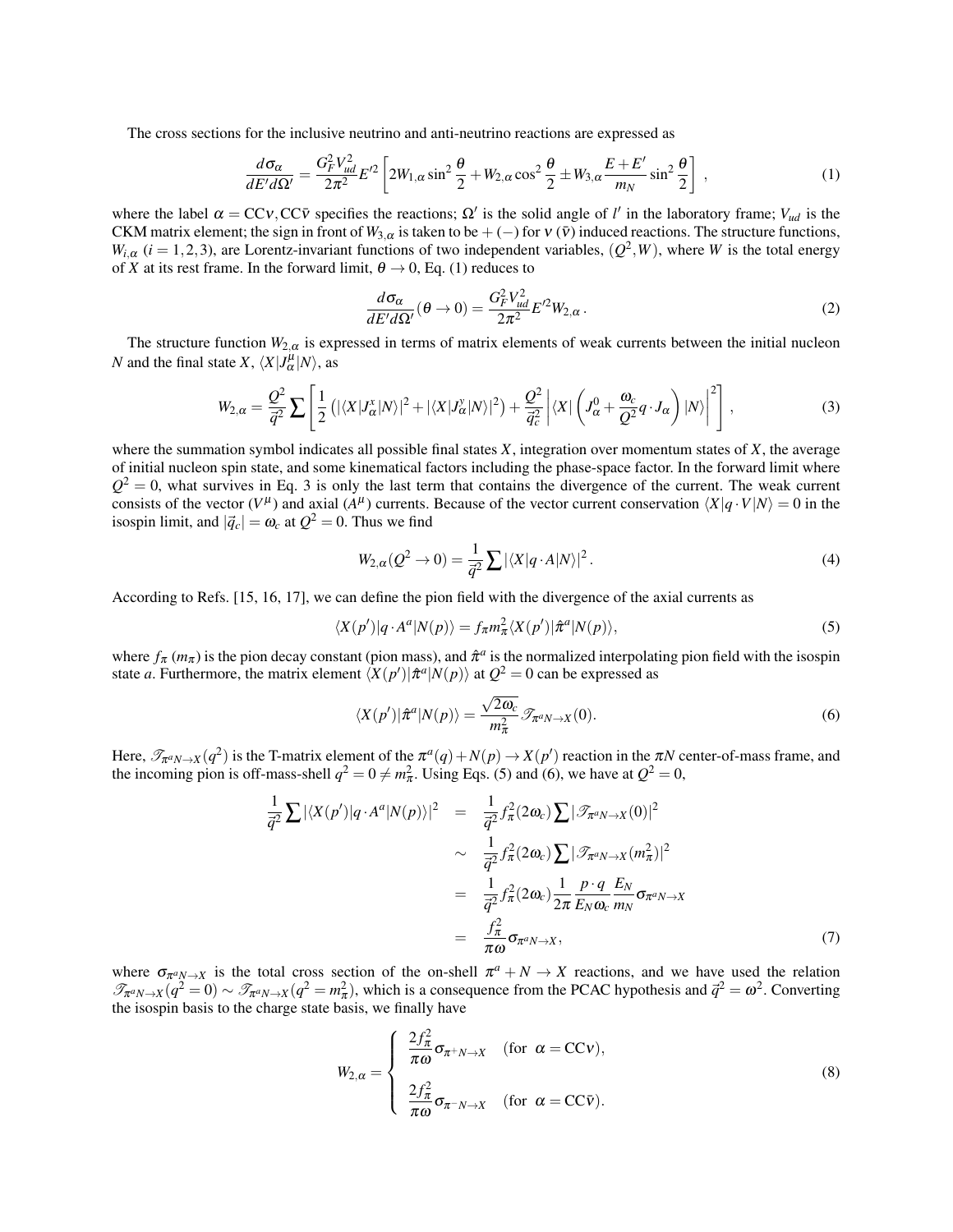

**FIGURE 2.** The structure function  $F_2(Q^2 = 0)$  for the neutrino-induced meson productions from the DCC model. The solid (red), dashed (purple), dash-dotted (green), two-dotted dash (blue), and two-dash dotted (orange) curves are for the <sup>π</sup>*N*, ππ*N*, <sup>η</sup>*N*, *K*Λ and *K*Σ reactions, respectively. The sum of them is given by the thick solid (black) curve. The SL model is shown by the dotted (blue) curve. The figures are from Ref. [12].

In the next section, we show the dimensionless structure function  $F_2$  defined by  $F_2 = \omega W_2$ . The above result is essentially the same as those given by Adler [18] and also by Paschos *et al.* [19, 20, 21]. From Eqs. (2) and (8), one can evaluate neutrino-induced forward meson production cross sections at  $\theta = 0$  using the  $\pi N \rightarrow X$  total cross sections.

# RESULT

We show the structure functions  $F_2$  for the neutrino-induced meson productions off the nucleon in Fig. 2. The left panel of Fig. 2 shows CC neutrino-proton or antineutrino-neutron scattering where only  $I = 3/2$  states (*I* : total isospin of final state  $X$ ) contribute, while the right panel is for CC neutrino-neutron or antineutrino-proton scattering for which both  $I = 1/2$  and  $3/2$  states give contributions. While  $\pi N$  production is the dominant process up to  $W = 1.5$  GeV, above that energy, the  $\pi\pi N$  production becomes comparable to  $\pi N$ , showing the importance of the  $\pi\pi N$  channel in the resonance region above  $\Delta(1232)$ . Also, we observe that the  $\pi N$  and  $\pi \pi N$  spectra above the  $\Delta$  have rather bumpy structure, reflecting contributions from many nucleon resonances. This structure cannot be simulated by a naive extrapolation of the DIS model to the resonance region, as has been often done in previous analyses of neutrino oscillation experiments. Other meson productions, <sup>η</sup>*N*, *K*Λ, and *K*Σ reactions have much smaller contribution, about  $[O(10^{-1})$ - $O(10^{-2})$ ] of  $\pi N$  and  $\pi \pi N$  contributions.

It is interesting to compare the above result for  $X = \pi N$  with the counterpart from the Sato-Lee (SL) model [8, 9], as done in Fig. 2. The SL model directly gives the *F*<sup>2</sup> functions (without the PCAC hypothesis) because it consists of both the vector and axial currents, and reasonably reproduce available neutrino-induced pion production data in the ∆(1232) region [8]. From the comparison, we can see that contributions of nucleon resonances above ∆ is clearly important above  $W = 1.3$  GeV. Also, the good agreement  $W \lesssim 1.3$  GeV indicates a reliability of calculating  $F_2$  from the  $\pi N \to X$ total cross sections with the PCAC hypothesis. We remark that this is the first prediction of the neutrino-induced  $\pi \pi N$ , η*N*, *KY* production rates based on a model that has been extensively tested by data.

It is also interesting to compare our result with *F*<sup>2</sup> from the Rein-Sehgal (RS) model [1, 2] that has been used in many Monte Carlo simulators for analyzing neutrino experiments. Such a comparison is shown in Fig. 3. We can see that the RS model underestimates the ∆(1232) peak by *∼* 20%. On the other hand, in higher energies, the RS model significantly overestimates  $F_2$ . Our result is based on the DCC model tested by lots of data in the resonance region while the RS model has not but based on a quark model. Considering that, the current Monte Carlo simulators using the RS model should be improved. In this work, the comparison with the RS model is done only at the forward limit. More comparison for non-forward kinematics, as well as full description of neutrino reaction needs development of a dynamical axial current model. Such a development is currently underway.